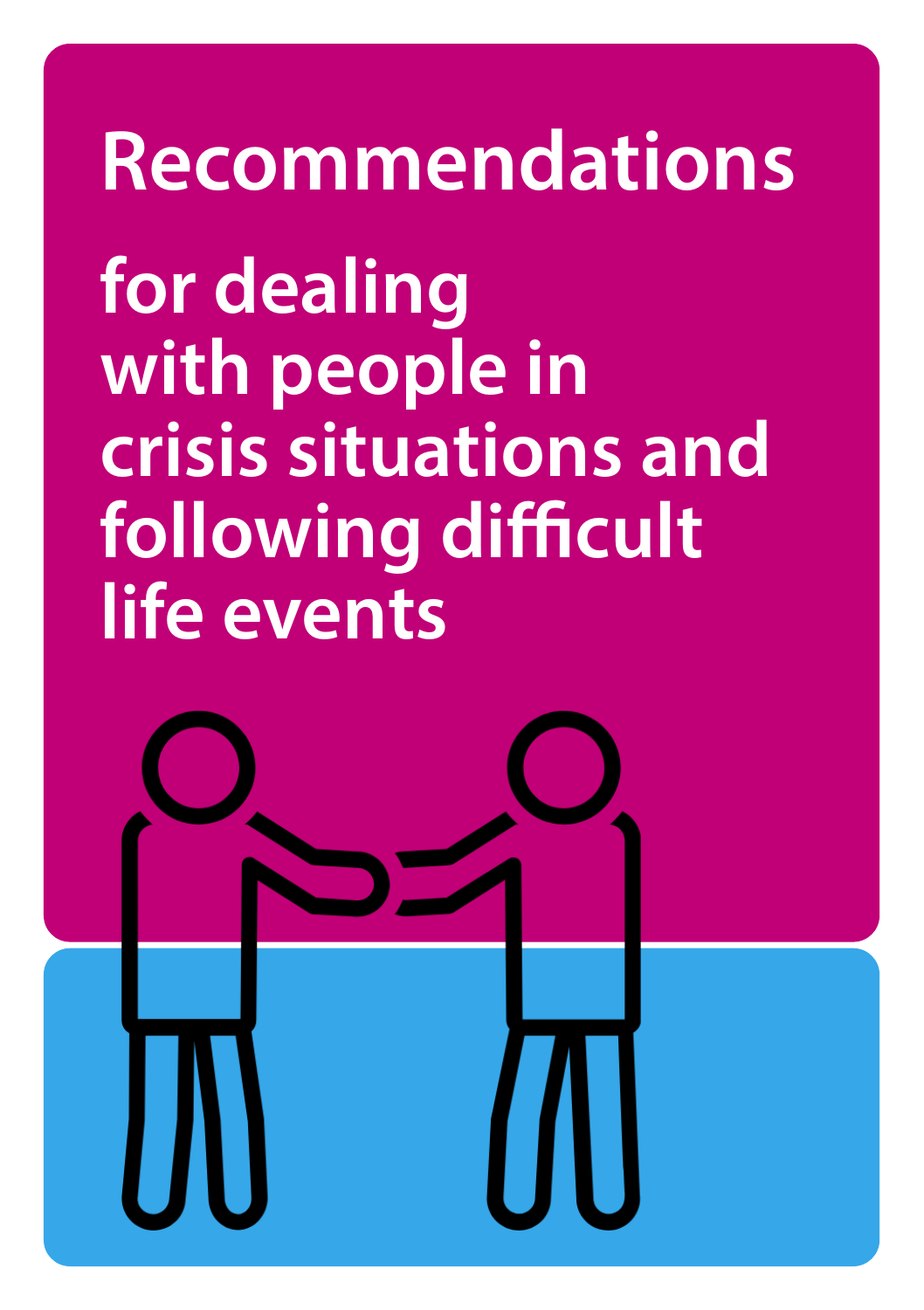## **What to say and what to do:**

#### **Establish contact**

- **1.** Introduce yourself by name and offer to help. (For example: "*My name is Anna, I work here as a volunteer. I can help you.*")
- **2.** Try to find a quiet place to sit and talk. If possible, avoid places with many distractions.
- **3.** Make sure the person is well looked after physically, e.g. offer them a blanket if they are cold or a glass of water; hand them tissues, if they are crying.
- **4.** Always address the person by name and use your body language to convey safety, e.g. through eye contact.
- **5.** Respect the person's privacy and treat what is said to you as confidential.
- **6.** Stay close to the person, but keep an appropriate distance according to their age, gender and culture.
- **7.** Show that you are listening, for example by nodding, making eye contact or simply responding in an affirmative way ("*I am listening to you*.", "*I understand you.*"). It is important that you turn your body towards the person.
- **8.** Be patient and calm. Staying calm, signalling understanding and just being there can help a person feel safe, understood, respected, valued and well cared for. It signals that they are not alone.
- **9.** If necessary, shield victims from journalists, the media or onlookers to protect their privacy and dignity.

#### **Give orientation**

- **1.** Bring the person into the here and now by telling them where they are, what day, date and time it is (e.g. "*You are here in* ...", "*Today is the* ..." and "*It is now ... o'clock*").
- **2.** Ask the person simple questions, e.g. simple choice questions ("*Do you want to do this or that?*", "*Do you want to go there?*"). Let the person regain control of their choices.
- **3.** Ask the person to do simple and achievable tasks that help them regain control and belief in their abilities.
- **4.** Share facts if you have them. Be honest about what you don't know ("*I don't know, but I will try to find it out for you*"). If you can, give information about things that concern the person or relative, including planned actions. Speak calmly, clearly and concisely.
- **5.** Give information which the person can understand. Express yourself simply and clearly. If necessary and if you can, give clear instructions on what to do, e.g. where to go.
- **6.** It is possible that people do not remember past events. If possible, and if the person wants to, help them to fill in the gaps.



**7.** Respect the feelings of the person, e.g. about the loss of home, relatives or other stressful events ("*I'm sorry about what happened to you, I can imagine that this must be very painful for you*").

### **Offer help**

- **1.** Acknowledge the person's strengths and what they have done to help themselves or others in the crisis situation.
- **2.** Clarify what the person needs. What should happen next? What will the person do afterwards?
- **3.** Offer practical help, e.g.:
	- $\rightarrow$  Bringing together family members, friends or colleagues, if this is possible and not too dangerous. It is a good idea to bring people together who can help each other (e.g. you can ask the person to help the older ones or the children).
	- $\rightarrow$  Organising childcare.
	- $\rightarrow$  Gathering information (e.g. about injured relatives).
	- $\rightarrow$  If the person you are helping is a parent, give them advice on how to help their children.
	- $\rightarrow$  If possible, make contact with other psychosocial support services, e.g. a social worker. Emphasise that you will continue helping the person and that you will be there for them, if you can and want to.